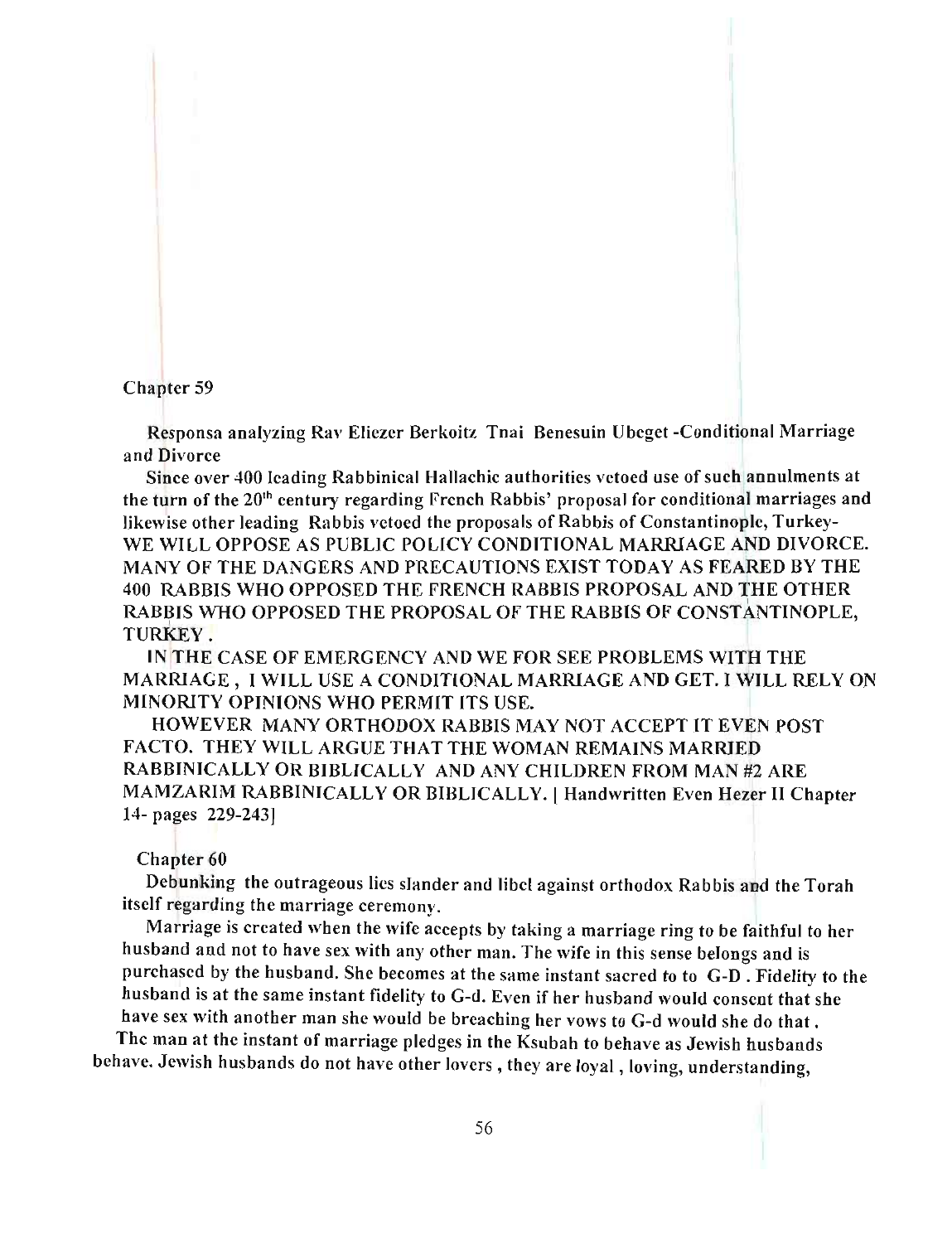support their spouses and children; do nor abuse or threaten or hurt their spouses emotionally, psychologically, and certainly not physically. They are not addicted to foreign substances, alcohol , drugs, a re not gamblers- bet on horses or any form of gambling. They do not disappear. they are not homosexuals or bi-sexuals they are not impotent. They pledge to satisfy the sexual needs and emotional needs of the wife. They pledge love and understanding, to respect the wife and honor her more than themselves and make her feel important. The wife pledges the same in return. In return for support of shelter food and all her physical needs she pledges that what ever moneys she makes or fruit of the assets she possesses or will possess will belong to the husband. He can enjoy and takes possession of the fruit of her assets not the actual asset This is the meaning -what the wife possesses belongs to the husband. If a couple negotiate that the wife forfeits material support the fruit of her assets do not belong to the husband. She does not belong to the husband. She does not become her husband's possession. Yes, she belongs to her husband only sexually. She is the Kinyon possession sexually of her husband. her husband belongs to her. Since the edict of Rabenu Gershon Meor Hagola 1000 years ago a married man can take no more than one wife. He can not have any other woman as a mistress. All Ashkenazim accepted this edict. Sefardim swear in the Ksubah the same. Thus the husband belongs sexually to the wife. There only exists a problem when the marriage breaks up and the husband refuses a Get that only he can grant. If a husband breaches these understandings then grounds may exist to coerce him to grant a Get. When The Rabbis are powerless, the couple has gone to a Rabbinical trial, the wife is prepared to follow all the stipulations of the Rabbinical Court, and the husband still refuses a Get we will give a Get Ziku and annul the marriage. This is true if all civil remedies have been exhausted and the husband still refuses to give a Get. But only a Rabbi ,who has mastered and observes the four parts of the Shulchan Aruch, can make this determination after he has has conducted a Rabbinical trial. No one else.

We also discuss the question of the wife not having proper disclosure of the perils of an Halachic marriage. Since the perils of of Agunot is presently public knowledge and has been that way for the last 25 years, no woman claim today that she did not have proper disclosure. The fact that the woman did not consult a Rabbi who is knowledgeable of all the laws and the perils of a Hallachic marriage deprives her of the argument of insufficient disclosure. Just like no man can argue that he did not know that he will have to pay for alimony and child support if the marriage does not work out. Ignorance of the law is no excuse. He should have consulted an attorney. So too, the agunah and her family should have consulted a Rabbi.

The woman can not argue that the husband's misbehavior existed before in latent form and therefore constitutes Mekach Tout-a mistake in the marriage. The husband's refusal to give a Get is not evidence that he is a sadist and always was a sadist -and is and always was sick. I do not agree that this conclusion is a valid basis for a Mekach Tout - a mistake in the marriage. If she does become an agunah , she should go to a Rabbi who has mastered and observes the four parts of the Shulchan Aruch to help her extricate her from this very serious situation. See Even Hoezer II Chapter 15- pages 244- 304.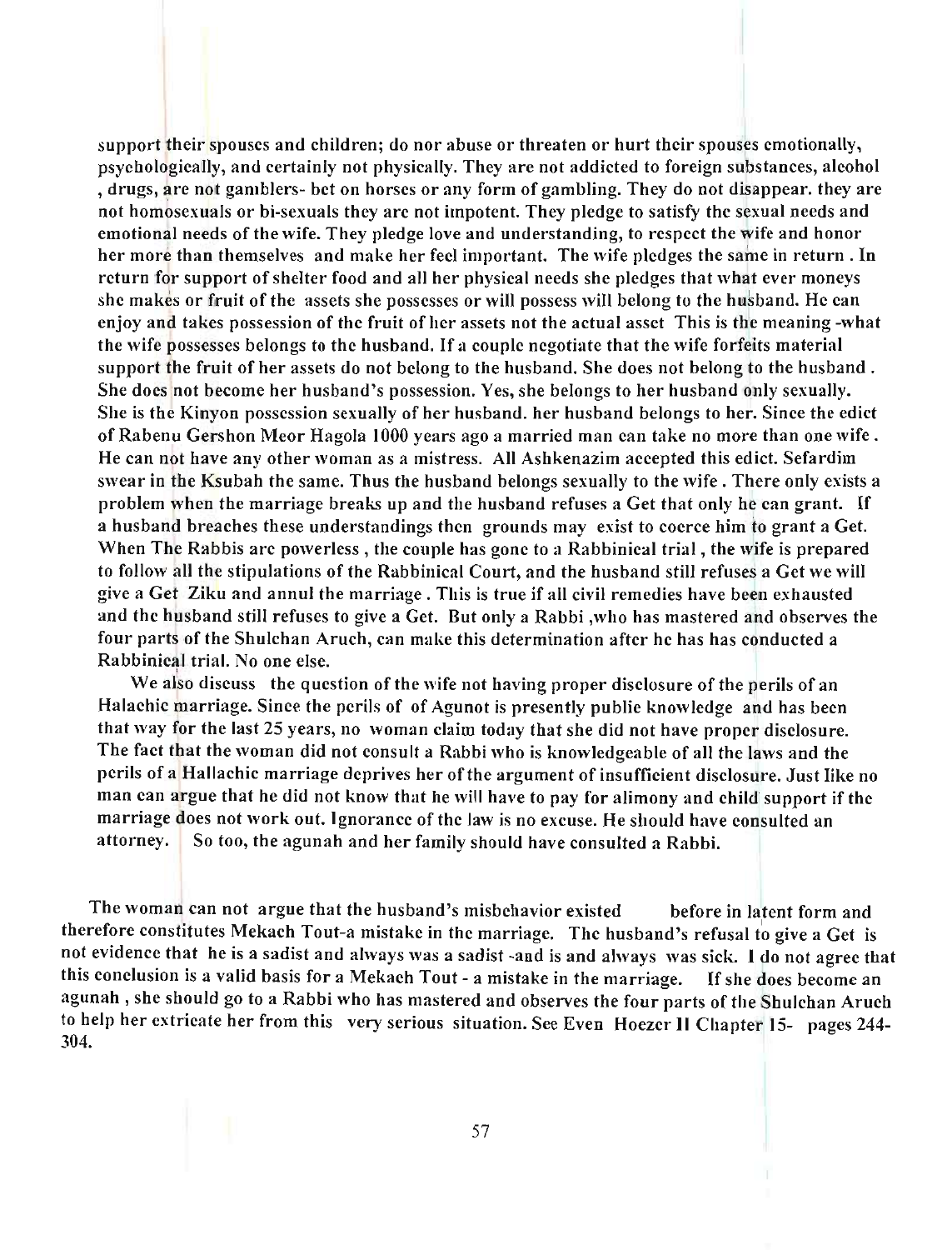

I-Husband converts to Islam and moves to an Arab country and marries two Moslem women. He refuses to give his wife a Get unless she sends him her five children that he had with her so he can convert them to Islam. The wife has remained an Agunah for 29 years.

2. Husband converts to Islam, joins the terrorists and kills Jews. He refuses to give his wife a Get. 3. Husband belonged to the Russian Mafia. He disappeared 10 years ago. No one has any contact with him for the last  $10$  years.

4. Husband wants five million dollars as the cost of giving a Get. He beat his wife and almost killed her.

5. The Rabbinical establishment in Israel placed a husband in jail for refusing to give his wife a Get. He was given his first ever job to be a kosher supervisor at the jail. The husband instead of agreeing to give his wife a Get, became more resolved not to give her a Get.

6. The husband throws his wife down a flight of stairs. He also violated a protection order and smashed her head that required surgery. The husband is serving a jail sentence. He refuses to give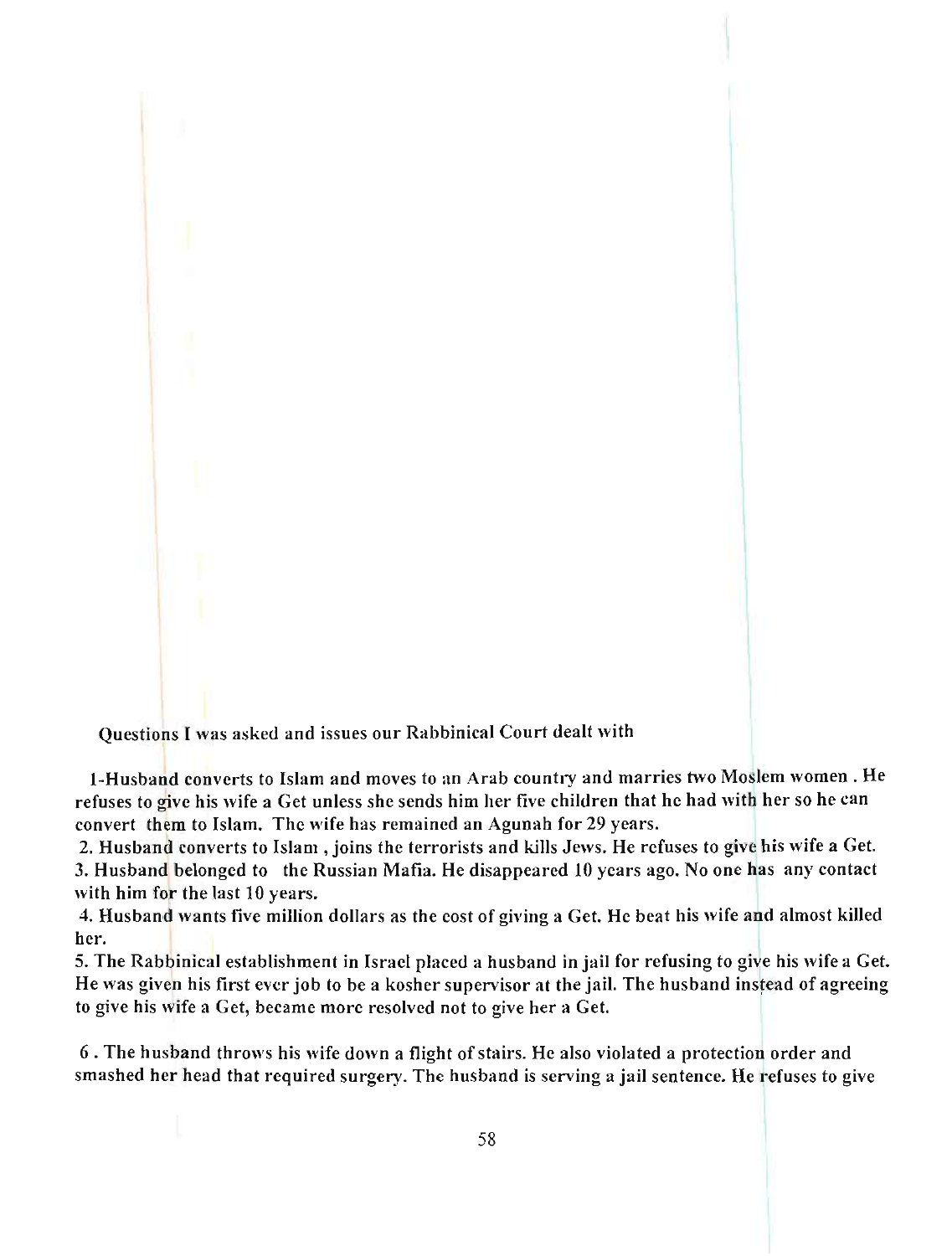her a Get.

7. Husband raped the wife's relatives. She refused to continue living with him. He refuses to give her a Get.

8. The husband is serving a 30 year sentence for sexually molesting his daughters. He refuses to give a Get.

9. The husband has Alzheimer disease. Is there anyway of freeing the wife?

10. Husband claims he is Napolean. He climbs a tree and preaches that G-d revealed himself to him and that he will be the new Messiah. He refuses to give his wife Get.

11. The wife has hallucinations and she married a man who claims to be a Kohen. She insisted that he divorce her. They got a civil divorce and a Get. Now they want to reconcile and remarry. It is prohibited for a Kohen to remarry his wife once he gave her a Get. Is there a way out?

12. The husband marries his mistress after divorcing civilly his wife. He refuses to give her a Get. 13. The husband wants one million dollars for the Get. The wife was cheating on him.

14. The wife changed locks and did not let the husband into the house. She represented to everyone that she is presently married to an other man and is living with him. The husband is living with his girlfriend. He refuses to give his wife a Get.

15. The wife is dating other men. She claims her husband gave his permission. He refuses to give her a Get.

16. The wife claims that the husband is homosexual. He refuses to give her a Get.

17. The wife is dating other men. She claims that the husband does not satisfy her sexually. He refuses to give her a Get.

18. The husband molest his son sexually. The wife leaves, the husband refuses to give her a Get. 19. The husband threw a heavy object at the wife. He missed her .Would he have hit her she would have been badly hurt. She leaves. He refuses to give her a Get.

20. The wife claims she is destined to give birth to the new Messiah. Her family claims she is seeing a psychiatrist. The husband refuses to give her a Get.

21. The wife has Alzheimer. Is there a way out for the husband?

22. The wife met her mate through the internet. After 500 e-mail letters they decided to get married. After one week of marriage the husband had enough. He refuses to give a Get.

23. The wife throws a knife at the husband. She misses. He leaves and refuses to give her a Get.

24. The husband cheats on the wife with a non Jewish girl who converts. He refuses to give his wife a Get. He then marries this girl after getting a civil divorce. This marriage then dies and he refuses to give this new wife a Get. The new wife never observed Halacha - Jewish Law. She had converted only in name. Can we claim that she never really was Jewish and her conversion is null and consequently she needed no Get? Once she converts again and hegins to practice she can marry another Jew?

25. The wife divorces her husband civilly and also has a Get. She marries a non Jewish man and has children with him. This marriage goes bad. Can she return to her Jewish husband? What would be the law if she did not have a Get from her husband #1? What is the law if husband #2 is Jewish? 26. The husband turns out to be a drug addict, and an alcoholic. The wife leaves and insists on a Get. While she is waiting for the rabbinical Court deliberation, she claims that she was raped. Can she marry the rapist? What is the law if the affair was consensual. Is there any way she can marry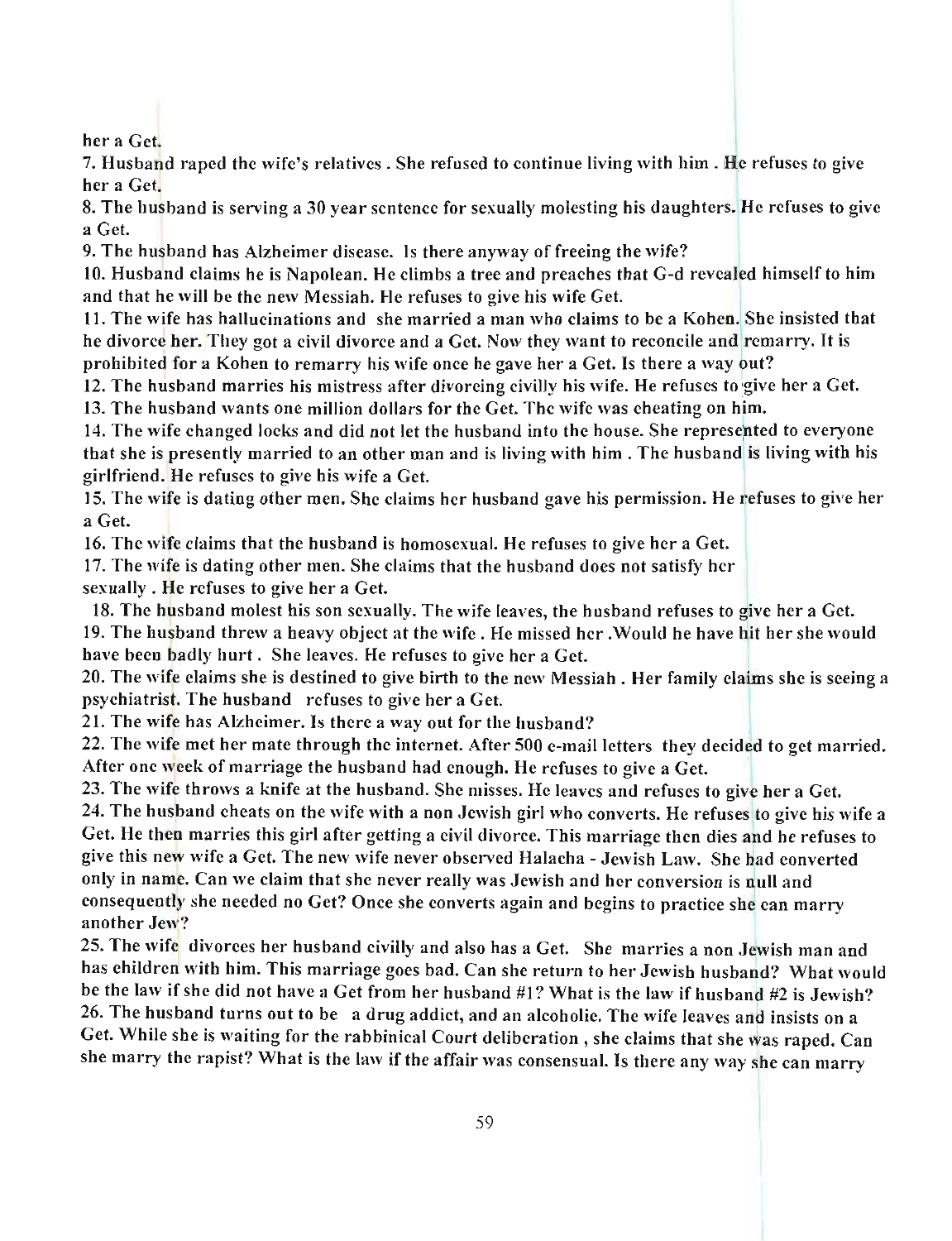her paramour? What is the law if she was promiscuous and she had a number of affairs with several men. Can she marry the last man?

27. The husband refuses to give his wife a Get. She has an affair with a non Jewish man. Can she marry him after her marriage is annulled? What is the law if the man was Jewish?

28. The wife did not receive a Get only a divorce. She marries husband #2 and has several children with him. Husband  $# 1$  gives her a Get now. Is there a way to legitimize her children from husband #2? What if husband #2 refuses to give her a Get? What is to be done? Husband #3 never gave wife #1 a Get and wife #2 a Get. What is to be done?

29. Child marriages are illegal according to Halacha. Post facto in countries where child marriages are legal in civil law, a father can betroth his minor daughter- under the age of twelve. What happens if a father abuses this rare exception when he is in the midst of a marital conflict and claims that he betrothed his minor daughter, refuses to reveal the name of the groom, or the witnesses unless the mother of the minor concedes certain matters in the marital conflict. What is the law? Is the minor child considered a married woman forbidden to eternity to get married ?

30. What is the law - in those countries and cultures like Yemen when minor marriages were legal according to civil law if the girl once she grew up got married without knowing that her father who resides in a foreign country- already married her to some other suitor without informing her when she was a minor? The previous husband refuses to grant her a Get. Can modern medical techniques and x-ray machines and bone and body development prognosis be used as evidence that at the time of the marriage contracted by the father, the girl was no longer a minor. Consequently the marriage is null and' void, since a father can not contract a marriage for a daughter once she no longer is a minor without her consent?

31. What is the law if the first husband converted to Islam and refuses to give his child bride a Get? 32. A group living in Asia or Africa converts to Judaism claiming that they are the decedents of the ten lost tribes. Their neighbors threaten that they will massacre them if they practice Judaism. Are they permitted to denounce their Judaism publically?

33. Is it proper for organizations to reclaim such Jews if they will be abandoned and put into jeopardy.

34. A man belonging to such a group as described in 32. converts in the USA while a student here. He never really observed all the laws of Halacha. When he returns to his native country can he denounce his Judaism and abandon his Jewish practices? He can not remain here because of immigration laws.

35. Is cloning permitted in order to cure genetic disorders that cause disease? Is there any prohibition in harvesting genetic tissues from aborted fetuses -that would have been destroyed anyway -to perform lifesaving experimental work in cloning to cure diseased organs or a disease. If the government refuses to fund the same, are private donors or investors permitted to finance such research?

36. Is birth control permitted to be used when one of the spouses refuses to have intercourse otherwise? Is it better to get married and use birth control rather than remain single?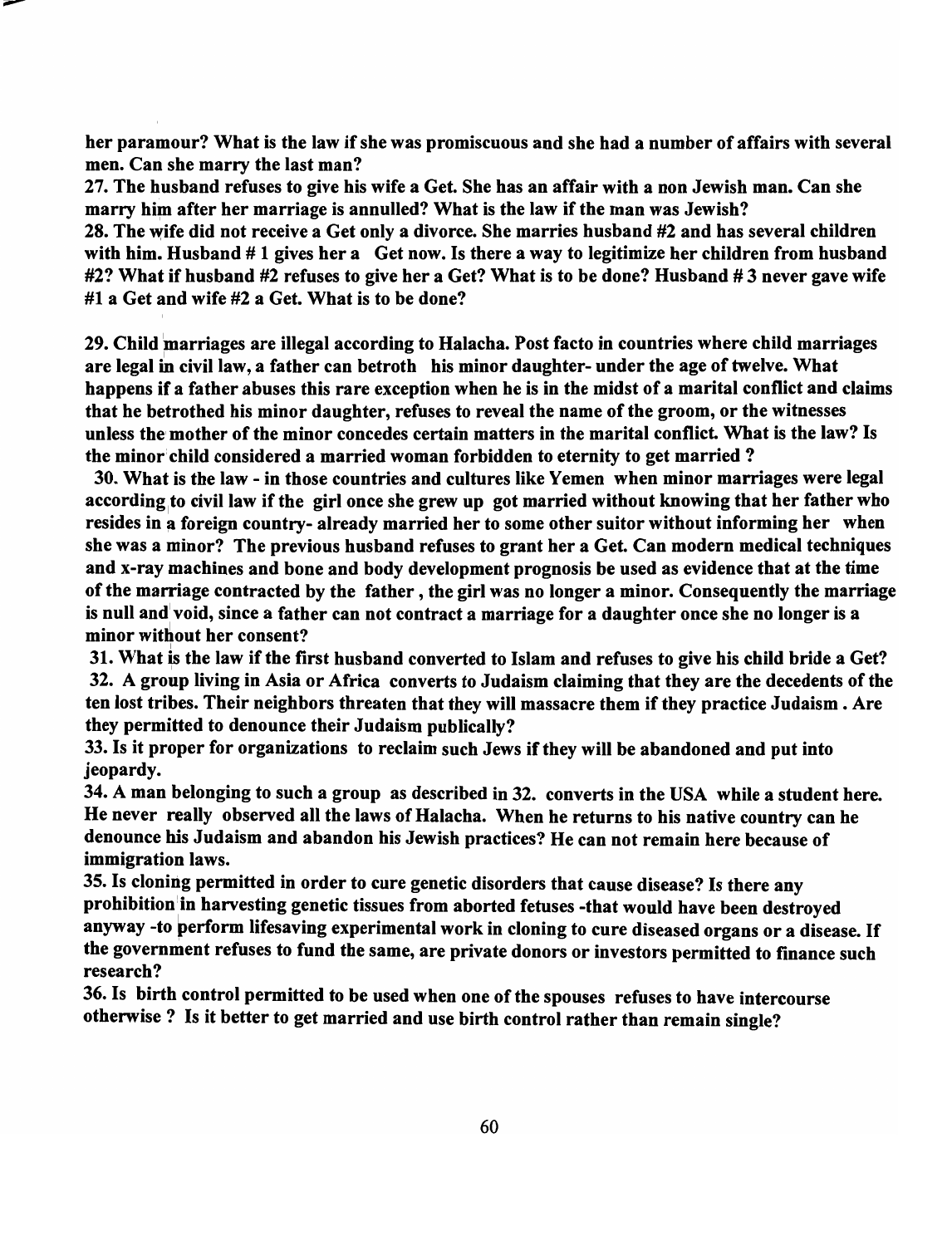37. Can birth control be used when one of the spouses can have a nervous breakdown if they have children ?

38. Up to what point do parents support financially their children?

39. Is a woman who has problems conceiving permitted to use the eggs of a relative -a sister or mother? If part of their womb are transplanted to the woman and the woman conceives who is considered the mother the donor or the woman carrying the fetus?

40. Is a Kohen permitted to have a transplant given to him from a dead donor? A\KOhen is not permitted to touch a dead person.

41. Can a kohen study medicine where cadavers have to be cut as part of the training?

42. A woman can not find a spouse. Her biological clock is ticking and if she does not get pregnant very soon she may not be able ever to have children. She yearns to be a mother. Is there a Halachic way that she can be come pregnant, although she is not married? What are the ramifications if she uses artificial insemination? If she would be married and her husband's sperm is not potent enough to get het pregnant and she uses artificial insemination what are the ramifications?

43. A woman not married became pregnant from her boyfriend who promised to marry her. He relents. Another man wants to marry her. She is over 40 and has very great difficulty finding a spouse. What is she to do? If she waits until after she gives birth and 24 months after the child is born the suitor will not wait. Is there A Halachic loophole to keep this man?

These are a small fraction of the questions that came to our Rabbinical court. The facts had to be altered to protect the privacy of the individuals. The reader will get an idea of the Halachic principles applied.

IThese Responsa need to be typed 1

Last printed responsa is # 35 All the others need to be typed The responsa at the end of # 33 of a woman who is incontinent and must always wear a bag needs to be typed. She is permitted to dip in the Mikvah with her bag.

Responsa in Hebrew regarding Agunot typed as well as in manuscript form and hundreds of tapes in English exist. All the agunah cases that came before our Rabbinical court were taped. They can not be revealed to third parties without changing the names and identification facts to protect the privacy of the individuals.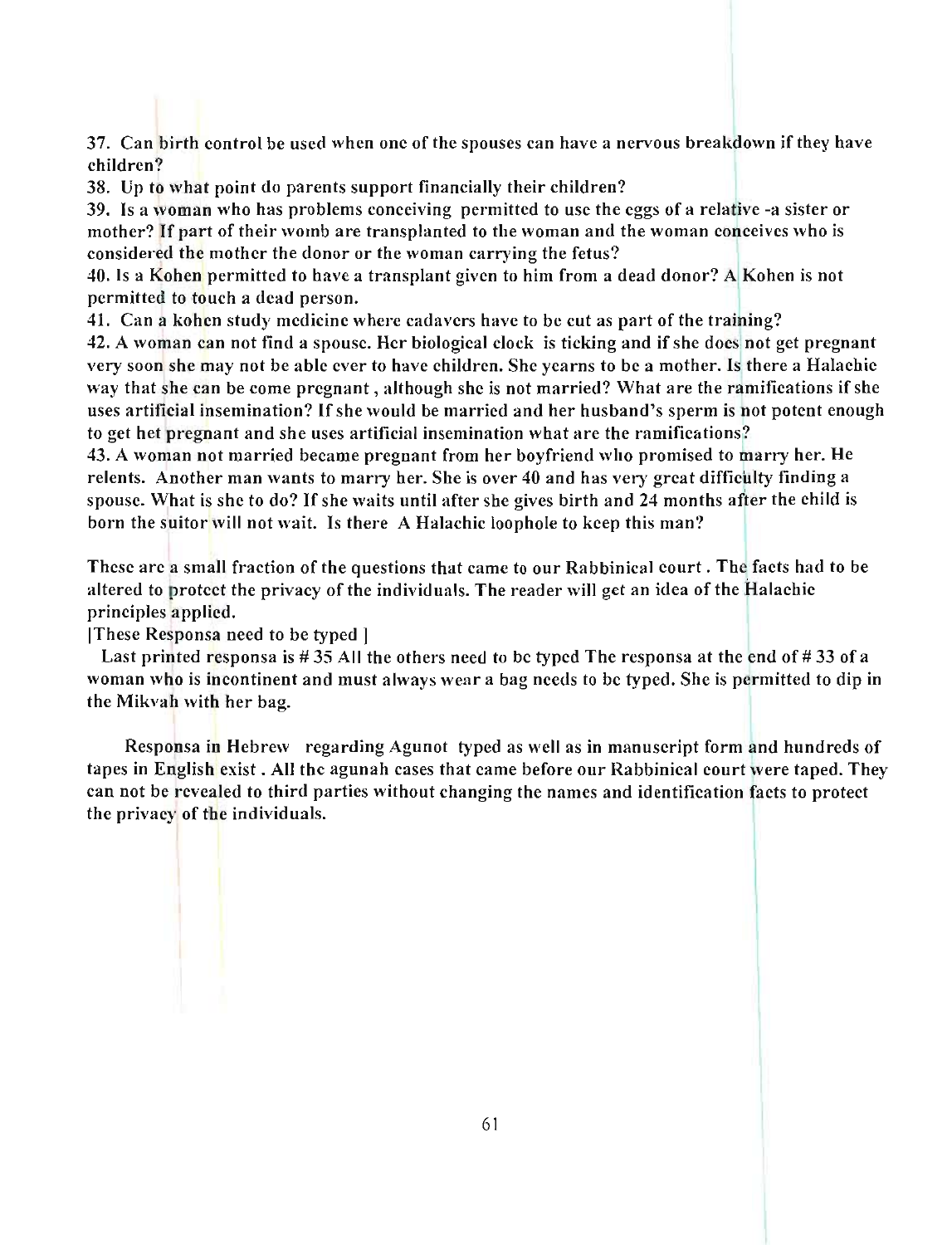# DEDICATION OF FUTURE PUBLICATIONS-

-All my books are dedicated to Nira - my wife, advisor, friend and life companion-the greatest mother and grandmother in the world. This woman provides me with the fountain of youth. She watches my health and is always

satisfied with whatever I make. She always makes me and anyone whom she touches feel important -as though the world was created for us.

1. Volumes 2-5 - ANNULMENTS-Hatorot Agunot Bnos Yisroel Emancipation of Chained Jewish Daughters - Annulments when the husband refuses to give a Get -Jewish divorce in a dead marriage. Based on the four parts of the Shulchan Arueh and Responsa -Jewish Law and Practice. Many of the Responsa were signed by Rav Steinberger from Rehovot Israel, one of the greatest Torah sages of the twentieth century. Also Ray Sholom Klass, publisher of the Jewish press, Ray Emanuel Rackman, Rav Moshe Antelman both great Talmudic scholars and both heads of Rabbinical Courts that free agunot signed many of the responsa.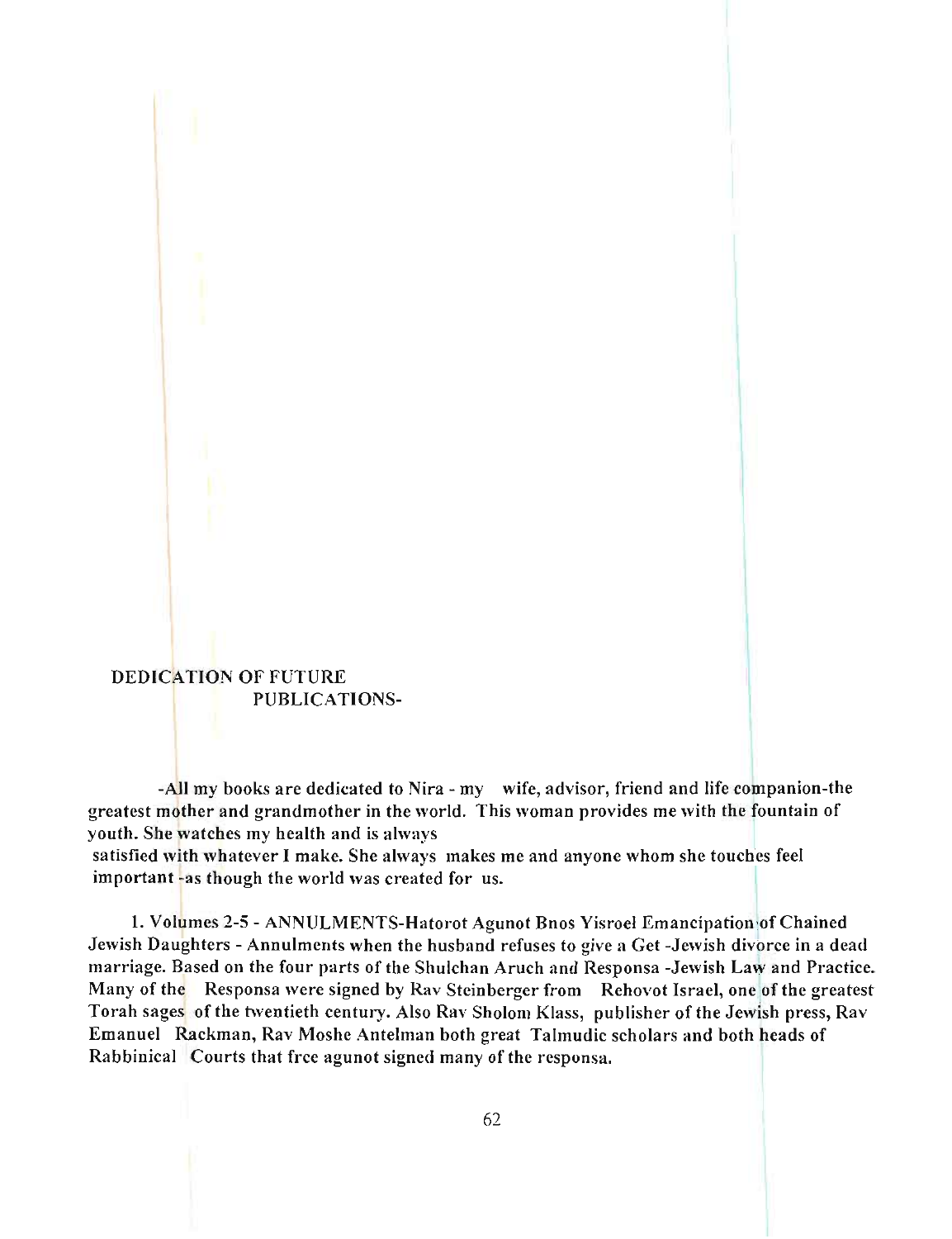### 2. Compendium of Tapes of halachic

discussions and minutes of cases before bet din (actual cases with the names and any identifications eliminated.)

#### 3. 360-Videos and tape cassettes of responsa on

all the four parts of the Shulchan Aruch-Netzech Yaakov Yosef in memory of my uncle-Rav Yaacov Yosef **'**-one of the greatest Talmudic scholars and human beings who ever lived. I learned from my uncle my basic sense of decency, equity and respect for the dignity sacredness of every human being man or woman and empathy for agunot - born or not born. All my writings is to champion the underdog, the individual who is exploited by society, especially by those who corrupt halacha to exploit others.] I have the approbation of Rav Piekarski.

4.Volumes 6-10 Laws of Nidah and Mikva Ohr Sisel in memory of my mother-All my learning was made possible by her sacrifices.. - Laws of family purity that are the foundation for

Jewish Survival for the last 4000 years. I have the approbation of Rav Piek

5. Video Tapes of interviews to the media- cable and regular TV in the USA and all over the world as well as radio broadcasts.

6. Newspaper articles all over the world.

7. The Philosophy and Mysticism of Mitzvohs

8.Halachic Pers~ective Bio Medical Ethics Ohr Tsiporah. This book is available. In memory of my aunt Fannir one of the greatest human being who ever lived dedicated to her parents and all her xamily.] This book declares the fundamental

Torah principle that all human life is sacred-the holy of holies. All other laws can be violated to save any human life. Even though an embryo is not considered a human until the head passes the birth canal, it is tantamount to murder to abort

any embryo. Unwanted unborn children must be given up for adoption, not killed. An unborn child is a partial human being. Only to save the mother's life can a abortion be performed. Not only are the testing for abnormalcies unreliable, but the advise of a physician that the resulting child may have chromosome problems and therefore an abortion should be made is motivated, in many cases, by the fear of lawsuits against him and the hospital. From the instant of conception partial life exists. As the embryo develops the degree of life develops. However until the head passes the birth channel, it is permitted to abort the child to save the mother. I describe the Halachic criteria of death. Brain dead is not Halachically dead. It isHalachically prohibited to remove a patient from a respirator, as long as they are breathing with the aid of the respirator and other mechanical devises. If the patient is in excruciating pain, then a different set of Laws apply. An Orthodox Rabbi who has mastered and observes the four parts of the Shulchan Aruch must be consulted. I have the approbation of Rav Moshe Feinstein, Rav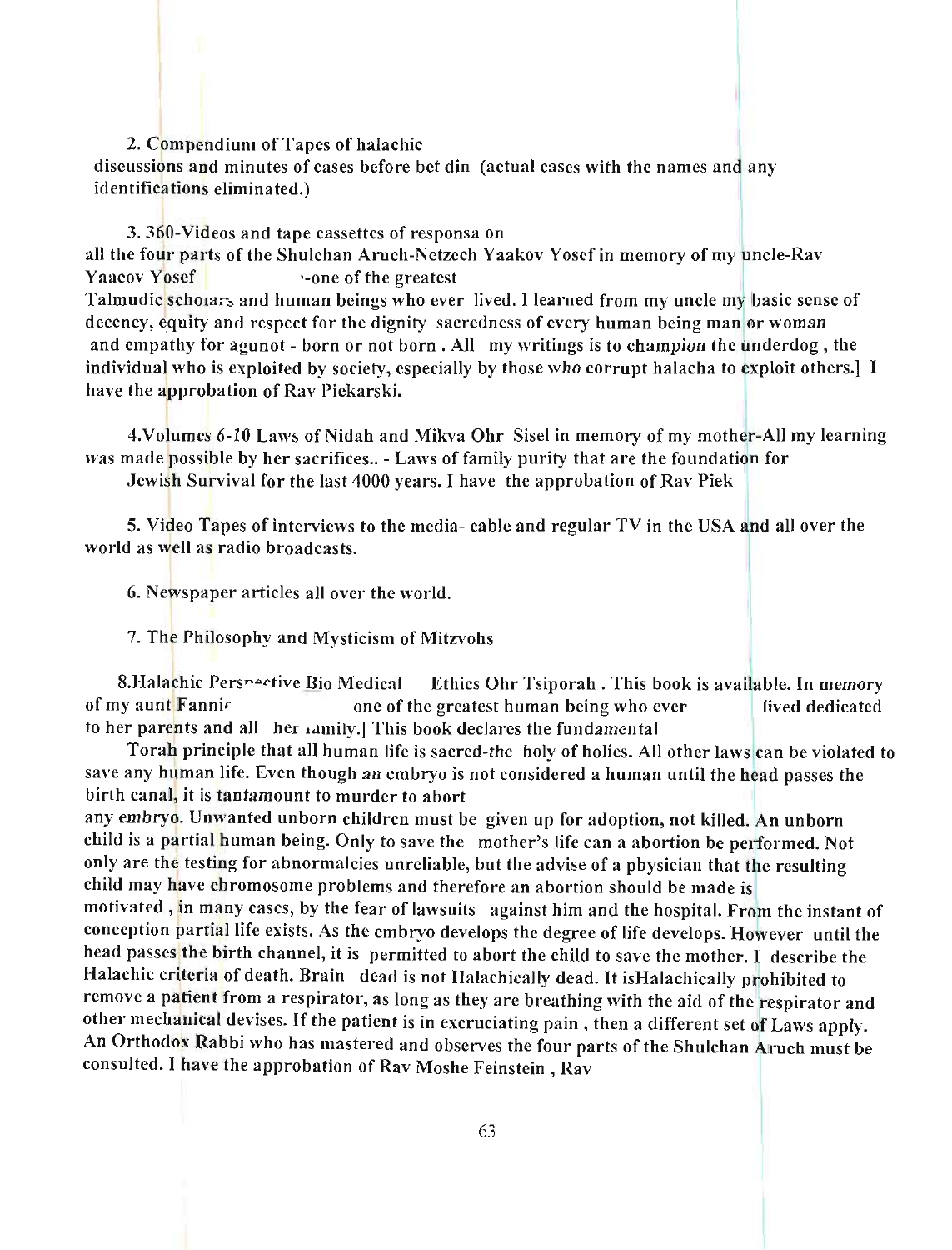Piekaski and Rav Gedalia Schor on this book. **In** addition, I have included in my book the responsa of Rav Moshe Feinstein, Rav Piekaski, and Rav Frumer the master of Rav Piekarski author of of Eretz Tzvi and Siach Hasodeh, the son-in law of the Avnei Nezer. All of them consider abortions tantamount to murder.

9. The Disabled Jew -The Halachic Perspective of the mentally retarded, the emotionally disturbed, the deaf, the blind, the crippled the physically disabled, and the senile. This book continues the theme of the previous volume that all human life is sacred. The fact that certain humans may not be as productive as others and may not be. able to compete in the market place with others, does not lessen their humanity. They are protected by Halacha and must observe halacha to the extent of their mental ability.

Any one who is of retirement age should make their life worth while. They should engage in activities that will make them feel important and contribute to making this world a better place than when they were born. They should count by their behavior and deeds. **In** that way their emotional and physical heath will be maintained. The most critical factor for longevity is to eliminate emotional stress. G-d gave maturity to older individuals in order to enable them to use their brains and divorce themselves from those individuals who upset them. Judaism does not believe in physically hurting anyone who upsets us. However, Judaism does not teach to turn the other cheek. One must divorce oneself from those individuals and situations that emotionally drain and upset one. It does not matter who is right or wrong. If any individual or situation upsets one, one must part company. If that individual goes

right , you go left. Emotional turmoil is the cause for all diseases. It lowers ones immunity. When one gets older their immunity system decreases. So this prescription though mandatory for everyone is a matter of life and death for senior citizens. These prescriptions together with daily exercise and a healthy diet and periodical medical checkups will enable one to live their life to capacity-what G-d ordained. People themselves can control a very great part of their life. If tragedy befalls them they may have been responsible by omission or commission. Too many people blame G-d for their shortcomings G-d helps and blesses those individuals who help themselves and act rationally with their heads not their instincts and emotions. This is the secret formula for longevity. Let us pray that we use the brains given to us to do our part and then G-d will do His part.

10. Who is a Jew and a Rabbi? Fidelity to the sources of halacha and integrity in ones behavior enables one to serve as a role model to win Jews to Judaism. This will enable the survival of the Jewish people in their 4000 year destiny. This can only be accomplished by maximizing Jewish education -in the study of Talmud and the four ShuIchan Aruchs by every Jewish man and woman. I have the approbation of Rav Moshe Feinstein, Rav Piekarski and Rav Schor.

11. Discipline - a synthesis of Talmudic sources and modern psychology.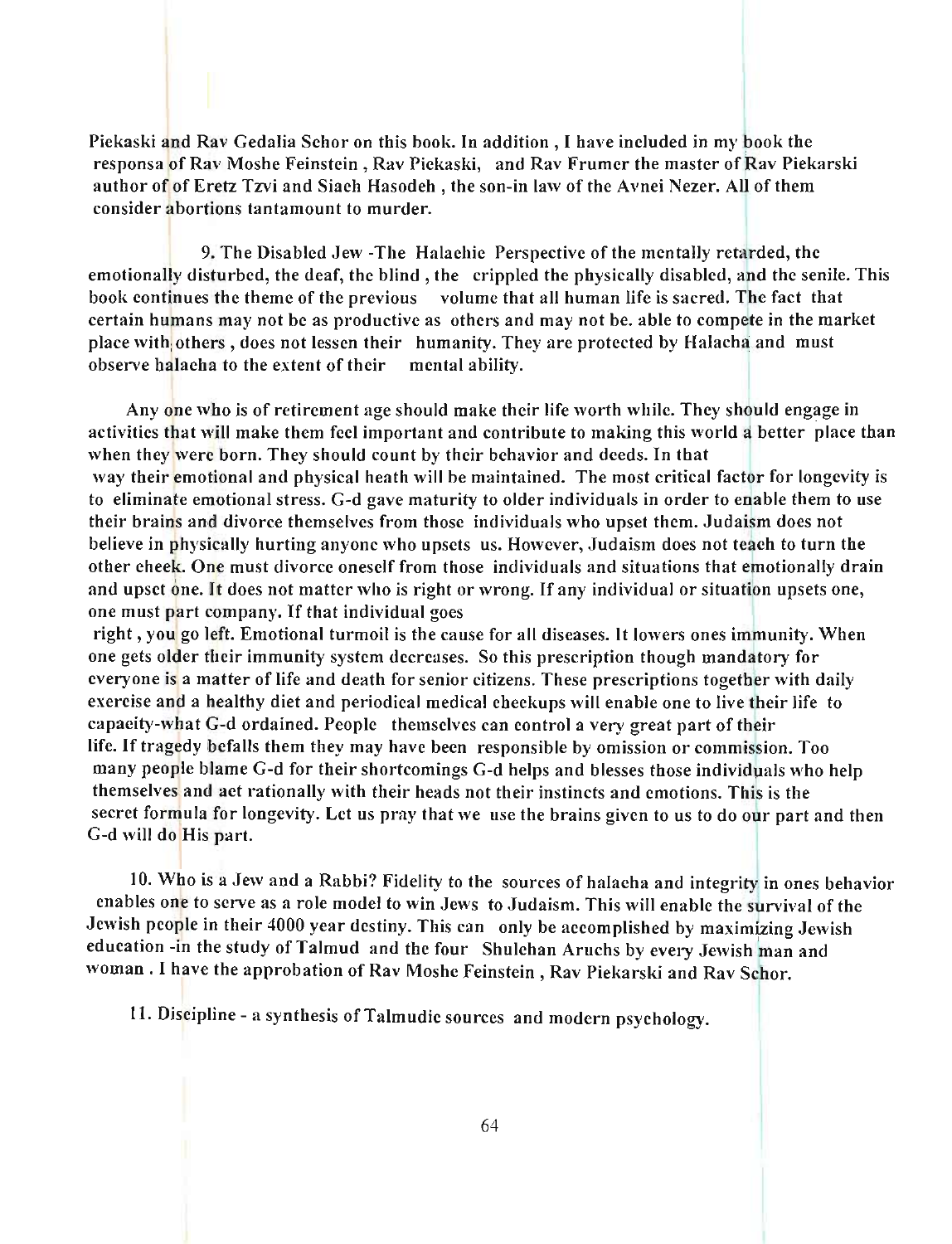12. Letters and Essays- My correspondence with individuals some of the great minds of the twentieth and twenty first centuries over a span of many years.

13.1 CREATED A 501-C TAX DEDUCTIBLE FOUNDATION FOR THE PURPOSE OF HA VING YOUNG KOLLEL STUDENTS STUDY THE FOUR PARTS OF THE SHULCHAN ARUCH. THESE MEN WILL BE THE FUTURE DECISORS OF JEWISH LAW. ONLY ONE WHO MASTERS AND OBSERVES THE FOUR PARTS OF THE SHULCHAN ARUCH CAN RULE ON ANY LAW...

1. INTRODUCTION -The survival of all Americans regardless of religion sex race or national origin as well as Jews and Israel must be our number 1 priority We are ALWAYS American Jews. There is no contradiction. Just like there are Irish Americans, Italian Americans Catholic Americans and Protestant Americans. America is a multi ethnic country. We always obey the law.

We like all other Americans have a constitutional right to express our belief what is best for the USA NO BULLY AND ANTI SEMITE WHO CRITICIZES Jews for looking out for Israel and influencing public opinion of non Jews to support Israel is going to silence us. The ones who are the most vocal are the ones who receive enormous sums of Money from Saudi Arabia. They write books comparing Israel's fight against terror to apartheid from South Africa. What these individuals do not mention is that Arab money bought their silence that they do not criticize the Palestinians and Hamas and Hezbulah and the outrages in Saudi Arabia. The ARABS CAN DO NO WRONG AND THE JEWS IN ISRAEL CAN DO NO GOOD. WHEN THESE INDIVIDUALS COVER THEIR EYES WITH THE GREEN MONEY FROM THE ARABS THEY BECOME ARABISTS. THEY SPREAD THE ARAB PROPAGANDA AND HATE WITH OUT CARING FOR THE ACCURACY OF THEIR FACTS.

HITLER VOWED TO EXTERMINATE THE JEWS. THESE INDIVIDUALS VOW TO EXTERMINATE THE STATE OF ISRAEL. The Jews are held up to the highest standard ;but not the Arabs. THESE INDIVIDUALS EXPLOIT THEIR REPUTATION AND STANDING THAT THEY HAVE IN ORDER TO EXTERMINATE ISRAEL AND THE JEWS.

IT IS FOR SUCH ANTI SEMITES IN THE USA and Europe that our first priority is to have all Jews unite and to lessen our criticism of irreligious Jews and their expression of Judaism. WE all must focus on the anti Semites in the USA, Europe and in the Middle East -Iran Syria Hamas Hezbulah and the Palestinians. OTHERWISE NONE OF US WILL BE AROUND TO PRACICE Hollacha-JUDAISM. BEFORE WE SAVE THE JEWISH SOUL WE MUST SAVE THE JEWISH BODY.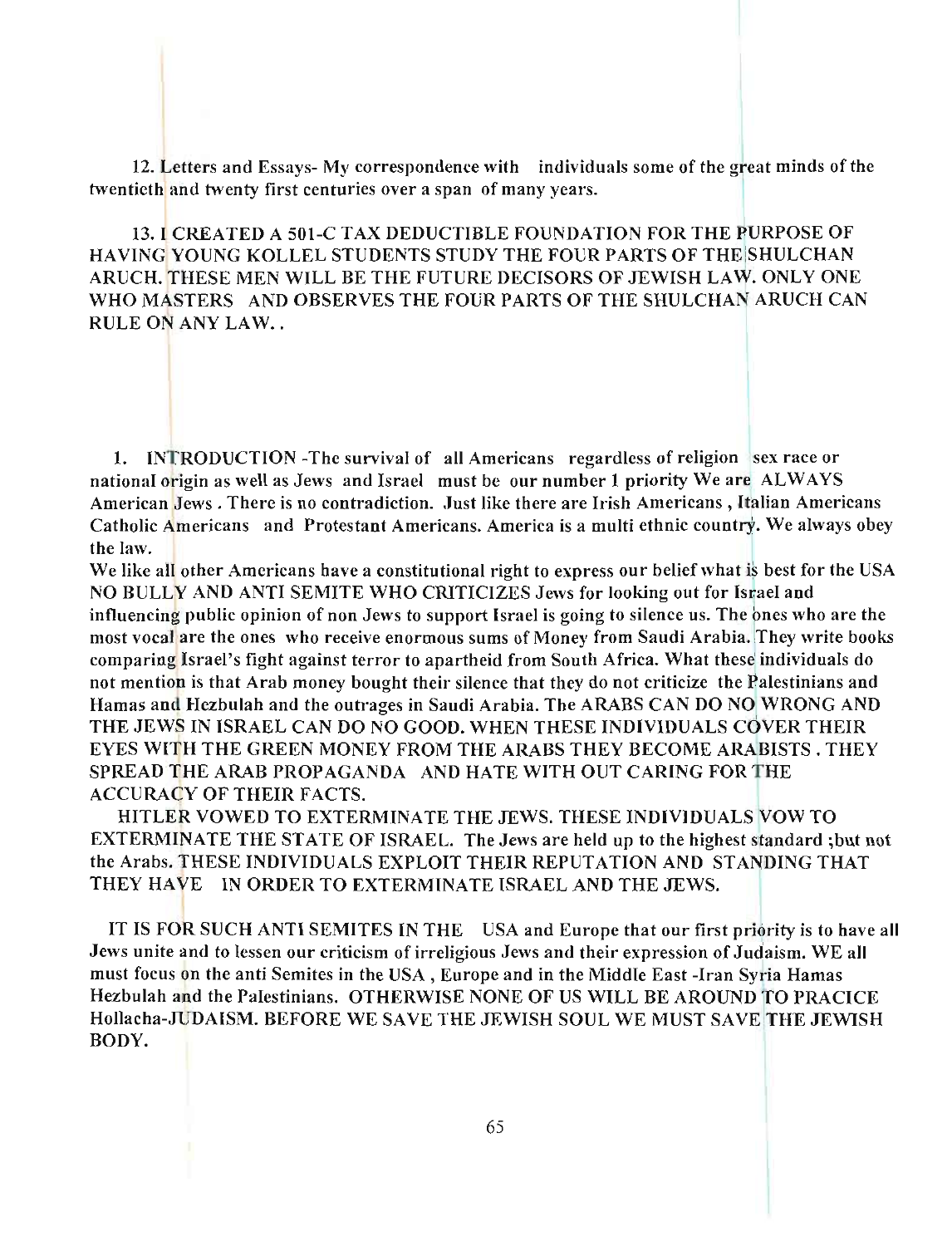## 2. BRIEF ANALYSTS OF THE CONTROVERSY REGARDING COERCION AND ANNULMENTS

The area of annulments has been embroiled in controversy since the time of the Talmud through out all the centuries and is extremely controversial even today. I have presented in most of my responsa the position of those authorities who permit annulments in accordance with Hallacha . I have also included responsa that show the position of those authorities who are opposed to annulments. Rav Yitzchok EIchonen Spector Vol 2 #42:3 basing himself on interpretation of Shita Mekubetzes on Rashba Kesubos 3a Sec also Rashha responsa # 1162. He states that the agunah that is given an annulment remains married Rabbinically. This is true unless there exists a Get or a semhlance of a Get. Similarly when the husband issues a defective Get the Rabbis will use their power to permit its usc in order to free the agunah. This is the meaning of annulment mentioned in the Talmud. Since the husband wants to avoid an annulment he will agree to the instructions of the Rabbis and do what ever it takes to make the Get legitimate. Thus the agunah until she receives a Get or a defective Get remains married. An annulment on the other hand retroactively eliminated the past marriage. There never existed a marriage. If she got pregnant from an other man prior to the annulment, the annulment retroactively wipes her slate clean. Her child or children from the other man are legitimate. This is not the case if we maintain that retroactively she remains married. Any children conceived prior to the Get arc illegitimate. If the woman is deemed still married Rabbinically then the child or children from man  $#2$  could possibly be mamzarim-illegitimate Rabbinically. If she is deemed still married Biblically then her children from man #2 could be mamzarim-iIIegitimate Biblically. See Rambam Isurei Bioh IS: 1 0; Laws of Gairushen 10:2. Kesef Mishna Ibid 10:2 citing Mahrik # 172. See also Rambam Gairushin 10:3. See my Responsa #54 , #55 and #59 regarding the explanation of Rav Moshe Feinstein and Rav Berkovitz that eliminate the threat that an agunah receiving an annulment nevertheless she remains married Rabbinically. Any children she has with man #2 are Mamzarim Rabbinically. Rav Moshe Feinstein and Rav Eliezer Berkovitz both answer these objections.

However Rav Yitzehk EIchonen Spector in Ein Yitzehok Even Hoezer vol 2 #42:3; Rav Eliezer Waldenberg in Tzitz Elieze Vol 1#26:2,3.4.; Rav Shloma Auerbach in Minchos Shlomo , Vol 1 #76; Brit Avrohom Even Hoezer #59:5; Responsa Ksav Soffer Even Hoezer # 68; Netziv -Responsa Mashiv Dovor # 79 concur with the interpretation of Shita Mekubetzes on Rashba Ksubos 3a and responsa #1162. Their position is that an agunah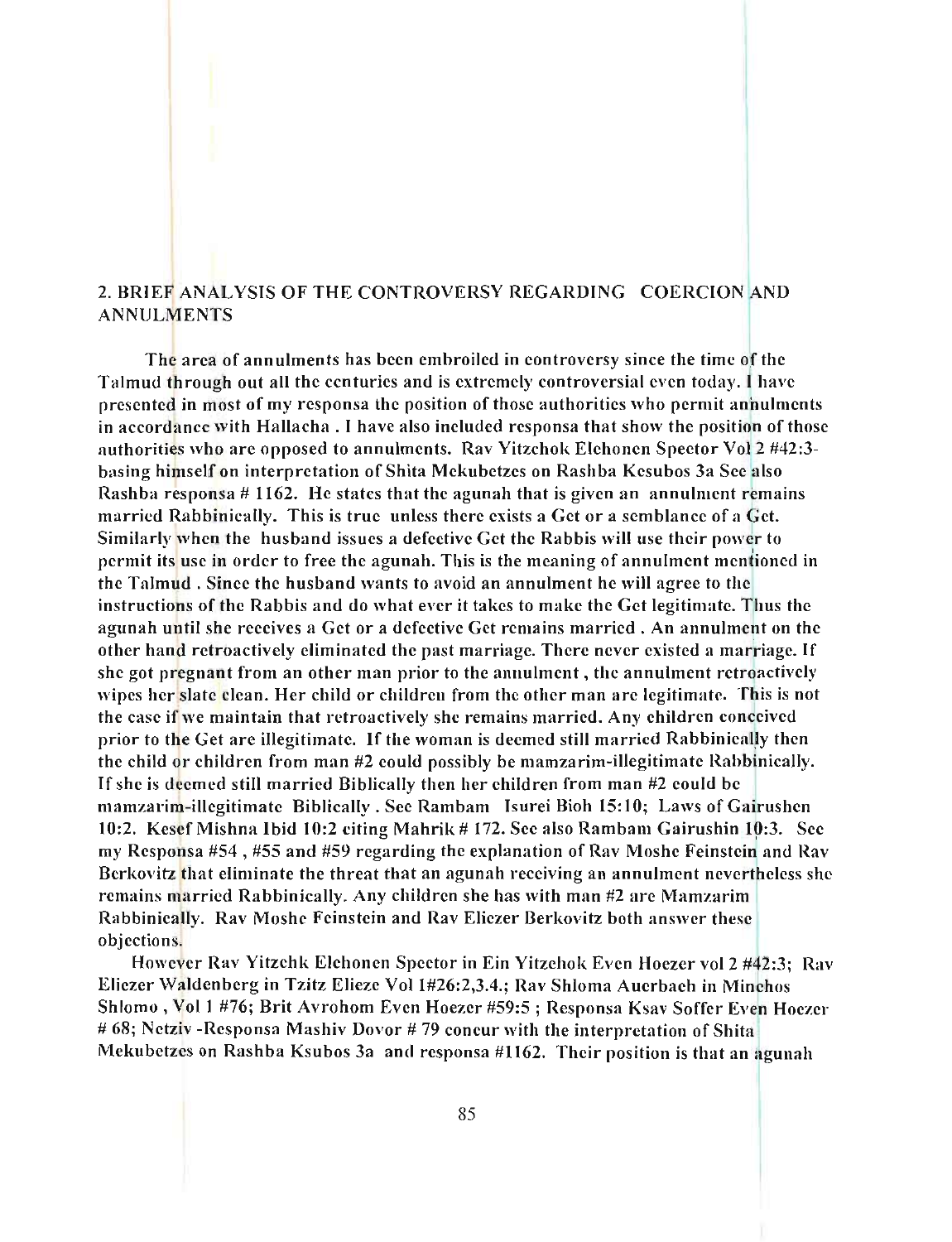even after having her marriage annulled remains married Rabbinically. In effect they do not agree with the explanations of Rav Moshe Feinstein and Rav Berkovitz.

There exist authorities who will permit annulments only if all or at least the majority of the Orthodox Rabbinical Courts of communities in a country will sanction the practice. See Berkovitz Tnai Benesuin Ubeget pp 162-163 . Namely -Tashbattz ,Mehram Elshkor , Mahrik. and Rivosh .see Bais Yoesph on Tur Evenh Oezer end Chapter 28 citing Responsa Rashbah These authorities represent the strict school.

Berkdvitz shows that Rashba -after certain additional steps are taken that are described in my Responsa -The other side of the coin-#54; Ramban, Reoh-the diciple of the Ramban as recorded in Shita Mekubetzos Ksubot 3A, Rashi, Meiri, and Rabenu Yeruchim will sanction annulments -even if there does not exist the agreement of all or at least the majority of the Orthodox Rabbinical Courts of the communities in the land or any communities - if there exists no other way to free the agunah and she will remain imprisoned for life. A NEW SET OF LAWS APPLY IN SUCH A CONTINGENCY. WE WILL RELAX ALL THE REQUIREMENTS AS LONG AS WE HAVE AT LEAST ONE AUTHORITY. See my first chapter -Roots. See Berkovitz Tnai Benesuin Ubeget pps. 157- 160. In Egypt in the nineteenth century annulments were given. See Nehar Mitzraim published 5668. See Freiman regarding Annulments.

THERFORE I HEREWITH DECLARE THAT ANNULMENTS AS PUBLIC POLICY ARE AGAINST HALACHA .THEY SHOULD NOT BE USED. ONLY IN EMERGENCY SITUATIONS WE WILL GIVE GET ZIKU AND ANNUL THE, MARRIAGE OF AN AGUNAH . This is the position of Shita Mekubetzes Ksubot 3a citing Reoh in name of Ramban. Reoh reconciles the legitimate concern for the  $\frac{1}{2}$ community that if annulments are sanctioned sexual mores will be relaxed. People will have affairs with the knowledge that the woman's marriage can be annulled. The stigma of illegitimacy of the child from the union of a married woman with a man not her husband will be eliminated by the annulment. This would destroy the faithfulness of the spouses for each other. It would wreck the integrity of family life. On the other hand we have to address the problem of genuine agunot that have not done any thing wrong. They are married to a man who has breached the entire marriage contract. There exists no way for the Agunah to go free other than annulling the marriage. The Ramban proposes that under such circumstances that we address the plight of the agunah and annul her marriage.,The Ramban explicitly states that although there exists other communal concerns that women may exploit this lenient ruling and as a result women will hot be afraid to have relations with a man not their husband and will get pregnant and bear illegitimate children, the Ramban replies "halvai she yatoharu"- we are very hopeful that they be rid of the stigma of illegitimacy. He adds that the the number of instances this is going to occur are limited that we will sanction annulments.

A close reading of the language of the Ramban as recorded by the Shita Mekubetzos Ksubot 3A reveals contradictory positions of the Ramban. On the one hand he is strict and will only sanction an annulment when accompanied by a Get or a defective Get. On the other hand he sympathizes with the agunah. We will therefore state the following in order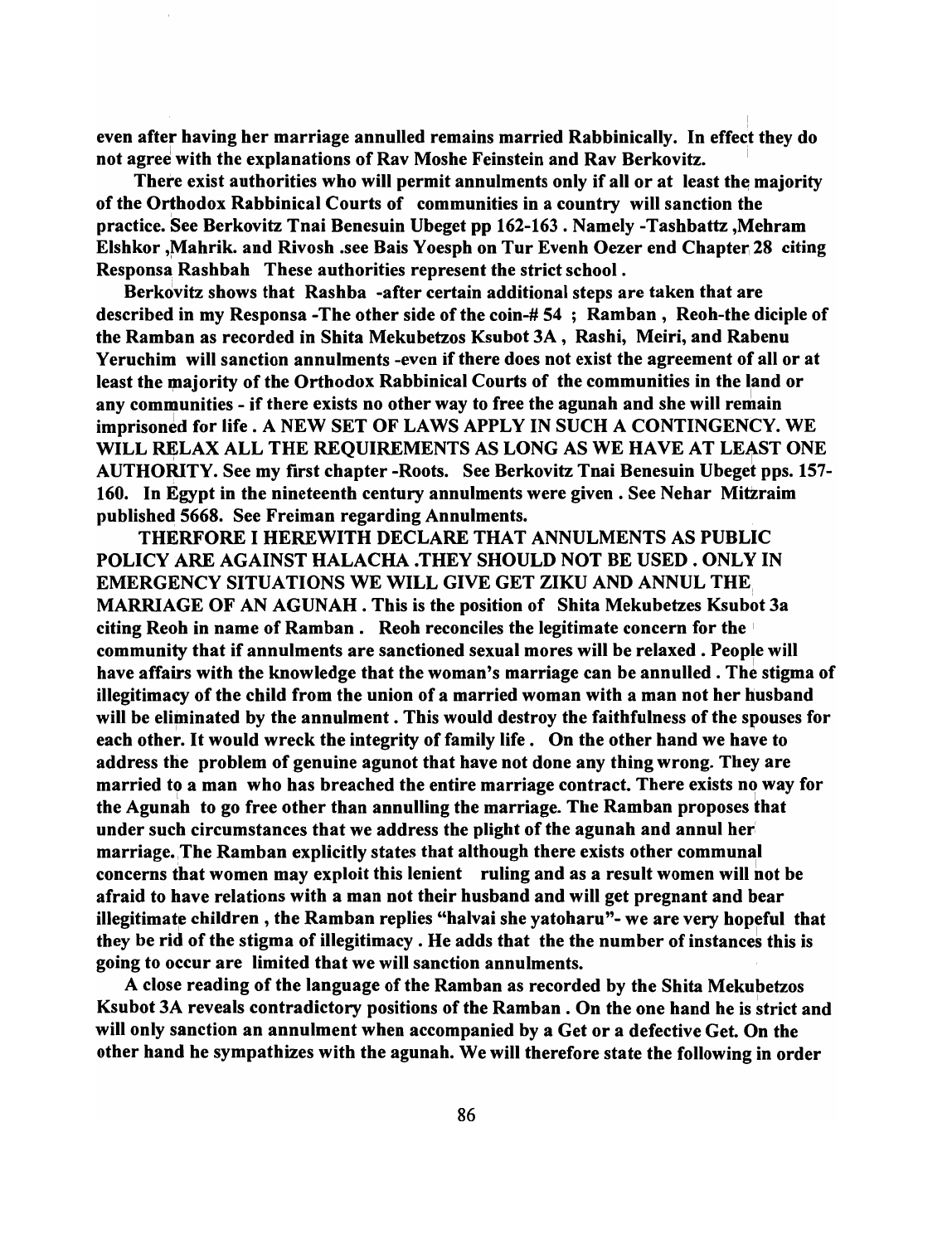to reconcile the Ramban's conflicting statements. If annulments are to become standard community practice then we must be very strict. We may in theory approve annulments ;but in order to have annulments as a community practice we must first get the acceptance of all or at least a majority of all Orthodox Rabbinical Courts in a country. This is the position of the Responsa Tashbatz # 133 . See Pesach Hagilyon Even Hoezer 28:21 See Ibid Ramo 28: 21 See Bais Yoseph on Tur Even Hoezer 28. Near end of chapter. See Berkovitz ppI62-163. HOWEVER IF AN INDIVIDUAL AGUNAH COMES -NOT A COMMUNITY <sup>I</sup> - WE WILL ANNUL HER MARRIAGE. How can we differentiate if we are dealing only with an individual agunah or with an entire community? The answer is the following: We will first try every means to persuade the husband to give a Get. Only after all our efforts have proven to be in vain ;and it remains a question of the agunah being imprisoned for life then and only then will we annul her marriage. This ruling of the Ramban was actually put into <sup>I</sup>practice -not only in theory -. This is the ruling also of the Rashbah in Responsa # 1551. The Rashbah in Responsa 1206 reserves judgement. However he changes his position in Responsa  $#1551$ . Rashbah discusses that the standard practice can be changed if the majority of the Rabbinical Courts in a community agree for annulments. However it is obvious that if it is only an individual agunah that must be helped then we do not require the approval of any majority of Rabbinical Courts.

This is the solution to the problem that plagues so many Rabbis today how to reconcile the opposing paramount interests and concerns. Whom do we favor -The interest of the community or the interest of th individual agunah ? The decision is that we forbid annulments as a community standard and practice. We do everything in our power to persuade the husband to give a Get -Jewish Divorce. We have a Rabbinical trial and address his concerns. We apply social and community pressure. We apply all civil pressure available in the courts. We have a prenuptial agreement with monetary sanctions if the husband refuses to give a Get. This was approved by Rav Moshe Feinstein. It was not the RCA THAT INVENTED THIS STRATEGY: ALTHOUGH THEY PUBLICIZE THIS STRATEGY AND PEOPLE GET THE IMPRESSION THAT THEY DEVELOPED IT. But in the end when nothing helps we will annul the marriage.

What the Ramban so clearly declared has been Jewish policy for ages. See Responsa Tzitz Eliezer Vol 5 # 26 . However Tzitz Eliezer discusses the case where the Rabbinical Court can coerce the husband to give a Get. He refuses ,however, to sanction annulments as previously recorded. In principle Rav Waldenberg is willing to address the agunah's concern; but is not willing to go the full mile. It then fell on the shoulders of Rav Moshe Feinstein, Rav Berkovitz, Rav Moshe Tzeig ,Rav Eliyohu Klotzkin,

Rav Moshe Rosen ;Rav Avroham Yudelovitz in Bais Ov vol 7#11;

Mahrsham 1 #9 ;Aruch Hashulchon as will be demonstrated in my responsa; ; Shredei Esh-Rav Yechiel Yaakov Weinberg Vol 3# 25; Rav Gorin; Rav Ovadya Yoseph -Yabia Omer 3# 8 to go the full mile. However Rav Ovadya Yoseph informed me that on the record he is opposed to annulments. He is willing to remove the stigma of illegitimacy from a child that is born from married woman who has an affair with another man under the circumstances he discusses in his responsa. All these authorities with the exception of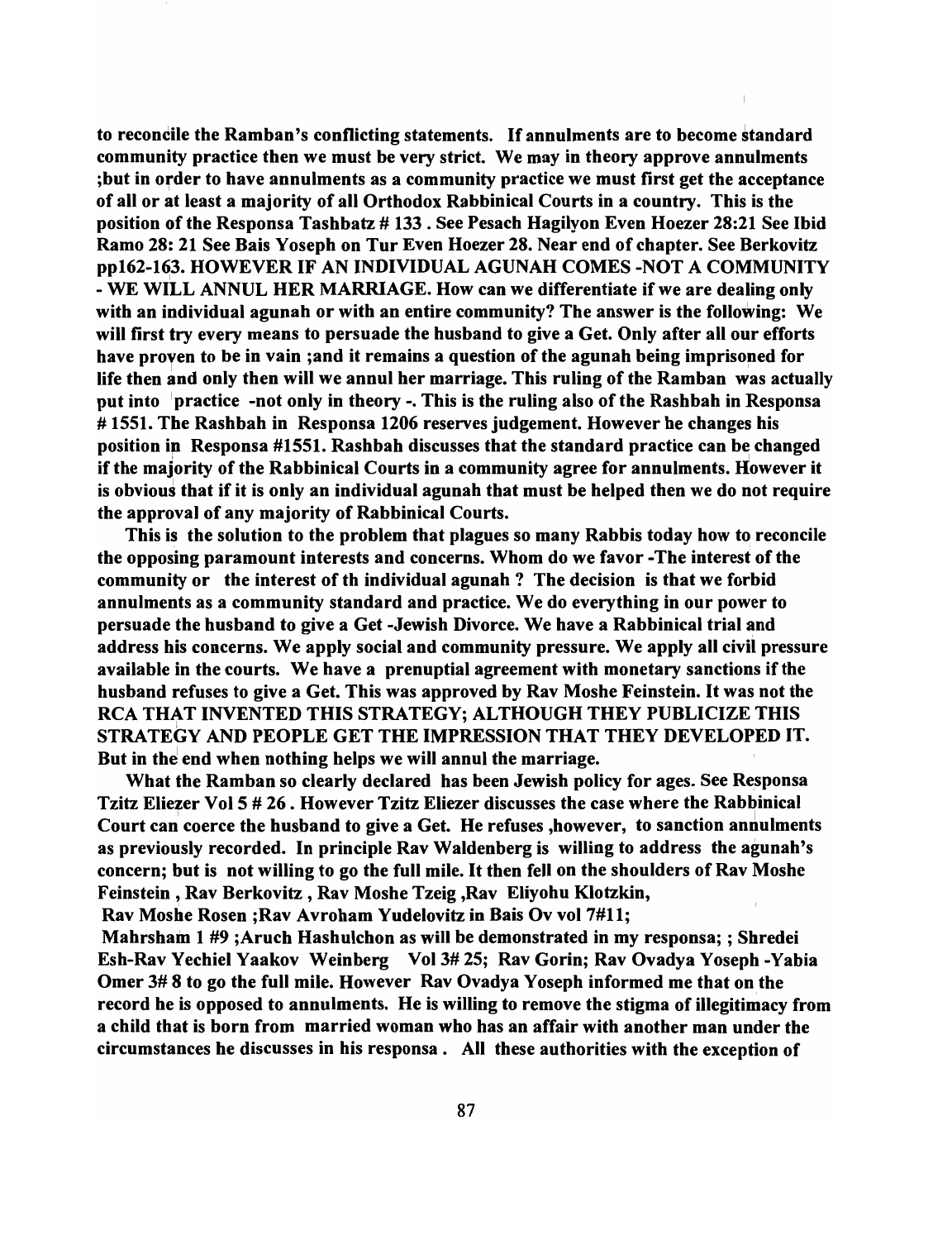Rav Ovadye Yoseph go the full mile. Each one of these authorities have a special way that  $\,$ one must adopt to grant an annulment. However the important thing is that annulments are legal . Rav Rackman Rav Moshe Antelman and I have expanded the area and scope that we grant annulments. All of us are opposed that annulments become public policy. We deal with individual cases of agunot.

This is the position of Responsa Chsam Soffer Even Hoezer # 108, 109; Ramo in Even Hoezer 28:22; Responsa Tashbatz Volume 1 # 133 cited in Pesach Hagilyon Ibid .1 See Aruch Hashulchon Even Hoezer 28:96; 157: 13-17 regarding conditional marriage to prevent the problems of Chalitza - a form of divorce to avoid levirate marriage in case of the husband dying without any children and his widow has to be freed by his brother who may be missing ,irreligious, dumb mute ,mentally retarded or refuses to consent! unconditionally to free his sister in law. One must read my entire Responsa on the Four Parts of the Shulchan Aruch to clearly understand all the sources and the stipulations when and where annulments are or are not permitted.

I HAVE THE APPROBATION OF RAV PIEKARSRKY THE HALLACHIC CONSULTANT OF THE LATE LUBA VITZER REBBI ON MY RESPONSA ON TH E FOUR PARTS OF THE SHULCHAN ARUCH. I HAVE MASTERED AND OBSERVE THE FOUR PARTS OF THE SHULCHAN ARUCH. I RELY ON THE RULING OF RAV MOSHE FEINSTEIN AND RAV BERKOVITZ. THEY INDICATE WHAT ADDITIONAL STEPS ARE NECESSARY TO TAKE IN THE CASE IN ORDER TO ANSWER THE OBJECTIONS OF SHITA MEKUBETZES CITING RASHBAH AND RAV YITZCHOK ELCHONEN AND THE OTHER AUTHORITIES CITED THAT THERE WILL NOT EXIST EVEN RABBINICALL Y ANY VIOLATION OF HALLACHA AND THE CHILDREN FROM MAN #2 WILL NOT BE MAMZARIM - ILLEGITIMATE. SEE FOLLOWING OF MY RESPON SA:

#54, -THE OTHER SIDE OF THE COIN, #55 RAV HENKIN'S POSITION ,#59 RAV BERKOVITZ'S POSITION THAT HAS A FORWARD BY THE SHREIDE ESH RAV YECHIEL WIENBERG. [REGARDING CONDITIONAL MARRIAGES AND DIVORCESI-PROOF THEREFORE EXISTS THAT IN EMERGENCY SITUATIONS ONE CAN ANNUL THE MARRIAGE OF AN AGUNAH . SHE DOES NOT REMAIN MARRIED RABBINICALLY: HER CHILDREN DO NOT REMAIN MAMZARIM RABBINICALLY OR BIBLICALLY.

HOWEVER, MANY OTHER ORTHODOX RABBIS MAY NOT HAVE THIS ATTITUDE AND MAY VERY WELL RULE THAT NO MATTER WHAT ADDITIONAL STEPS ARE TAKEN THE WOMAN REMAINS MARRIED RABBINICALL Y OR EVEN BIBLICALLY. THEREFORE HER CHILDREN FROM MAN #2 ARE MAMZARIM RABBINICALLY OR EVEN BIBLICALLY.

OUR ANNULMENT WILL BE MADE ONLY AFTER THE COUPLE HAVE ATTENDED A RABBINICAL TRIAL, THE WIFE IS PREPARED TO FOLLOW ALL THE STIPULATIONS OF THE RABBINICAL COURT. THE HUSBAND NEVERTHELESS REFUSES TO GIVE A GET. ALL REMEDIES OFFERED IN CIVIL LAW HAVE BEEN TRIED TO NO AVAIL. IN ORDER FOR THE AGUNAH NOT TO